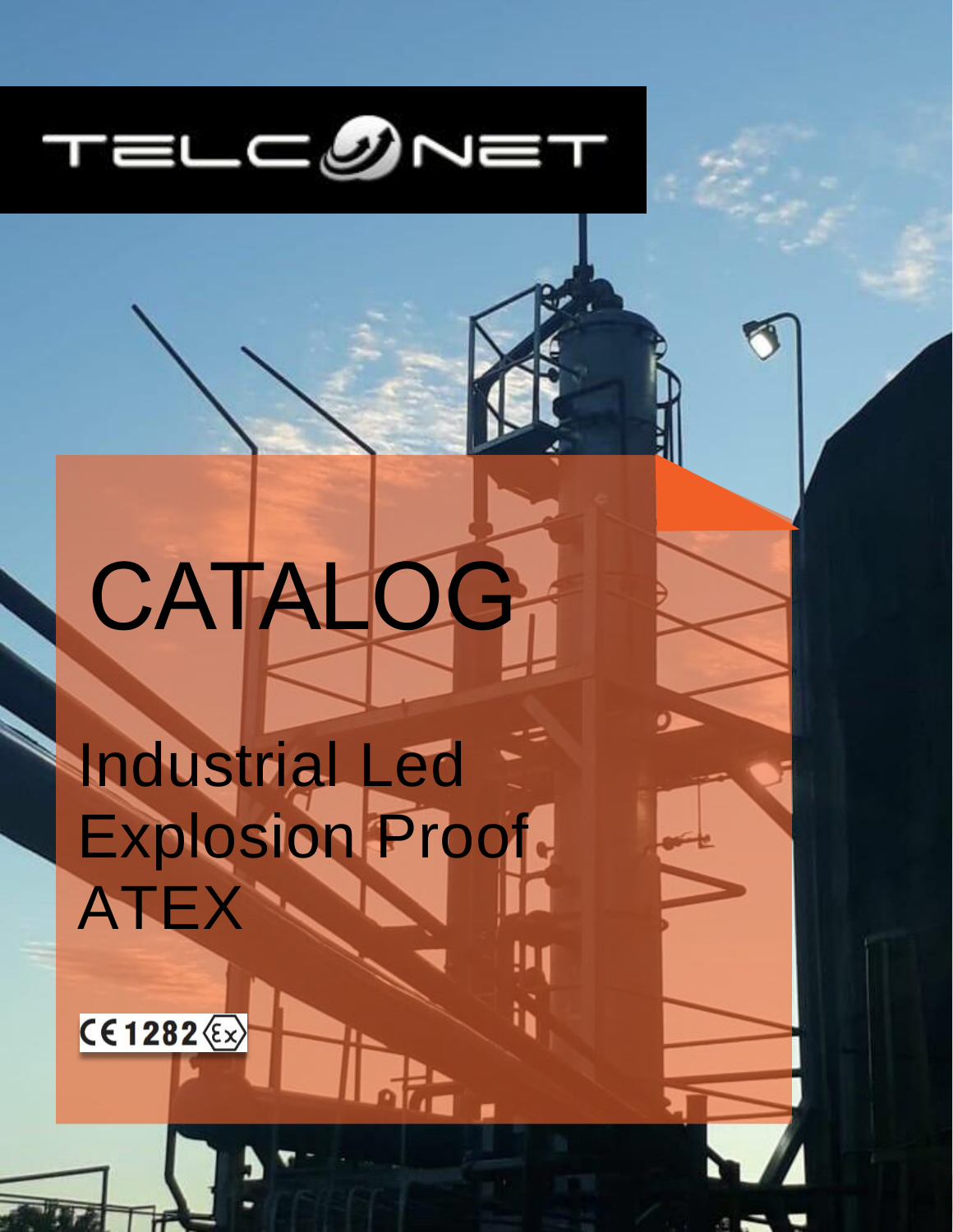

# **INDEX**

<span id="page-1-0"></span> $\big)$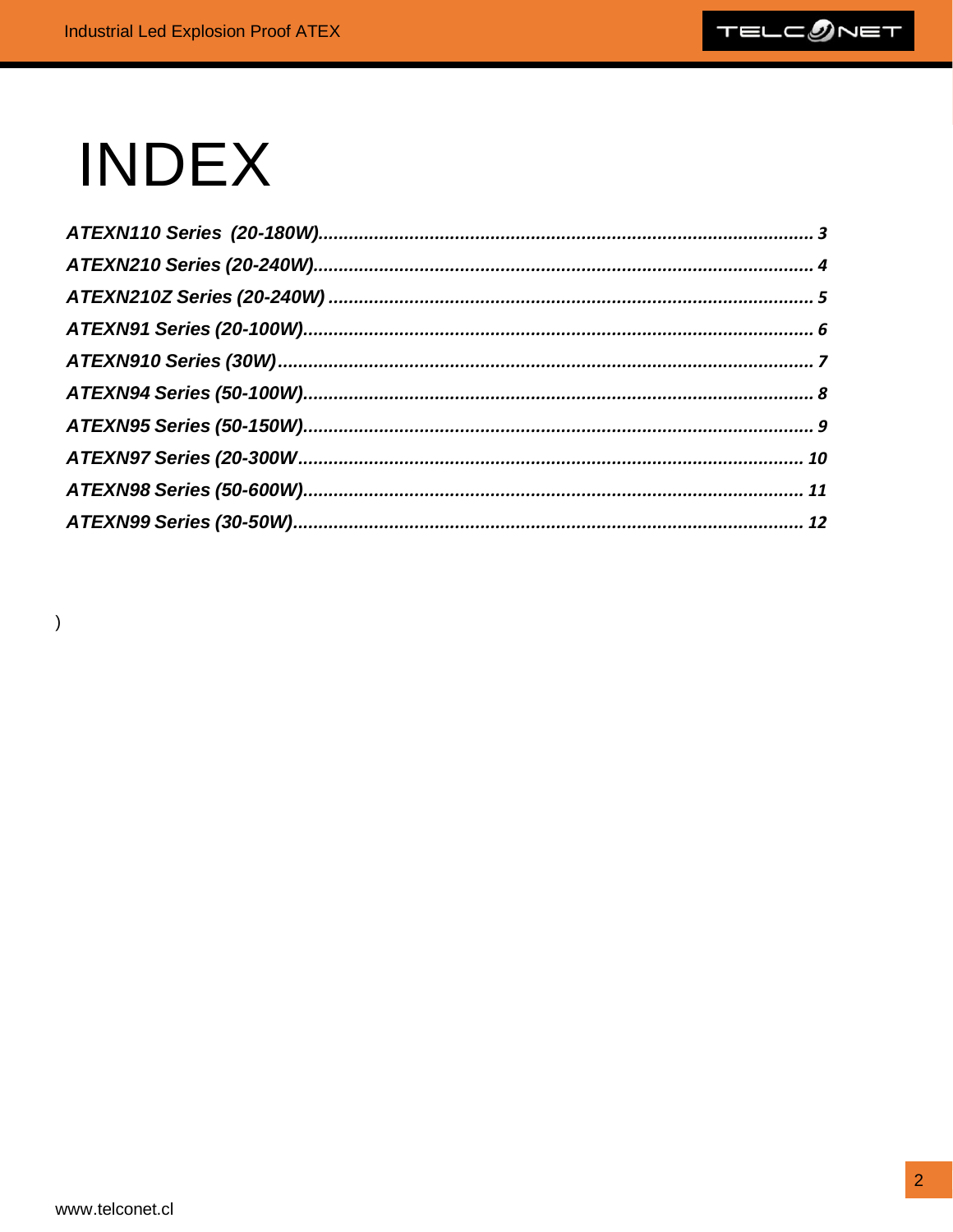## **ATEXN110 Series (20-180W)**





#### **E** Features:

- Zone 1&2, Zone 21&22
- Instant on crisp white light output
- High efficiency drivers and LEDs provide, low cost operation in harsh and heavy industrial applications
- Isolated LED compartment reduces temperature within driver housing

| <b>Type</b>                     | <b>ATEXN1105</b>                                                  | ATEXN1107   | ATEXN1108   |
|---------------------------------|-------------------------------------------------------------------|-------------|-------------|
| European (ATEX) Gas<br>and Dust | CE1282 $\&$ II 2G Ex d IIC<br>Gb<br>$c \in 1282 \$ II 2D Ex tb Db |             |             |
| Input voltage                   | 100-240VAC, 50-60Hz                                               |             |             |
| Power consumption [W]           | $20 - 40$                                                         | $50 - 100$  | $120 - 180$ |
| Luminaire efficiency<br>[Lm/W]  | 100-120                                                           |             |             |
| Degree of protection            | <b>IP66</b>                                                       |             |             |
| Size [mm]                       | 200*200*160                                                       | 300*300*240 | 360*360*320 |
| Weight [kg]                     | 1.6                                                               | 5.2         | 8.5         |
| <b>Mounting Styles</b>          | Pendant; Ceiling; Wall Bracket; Stanchion                         |             |             |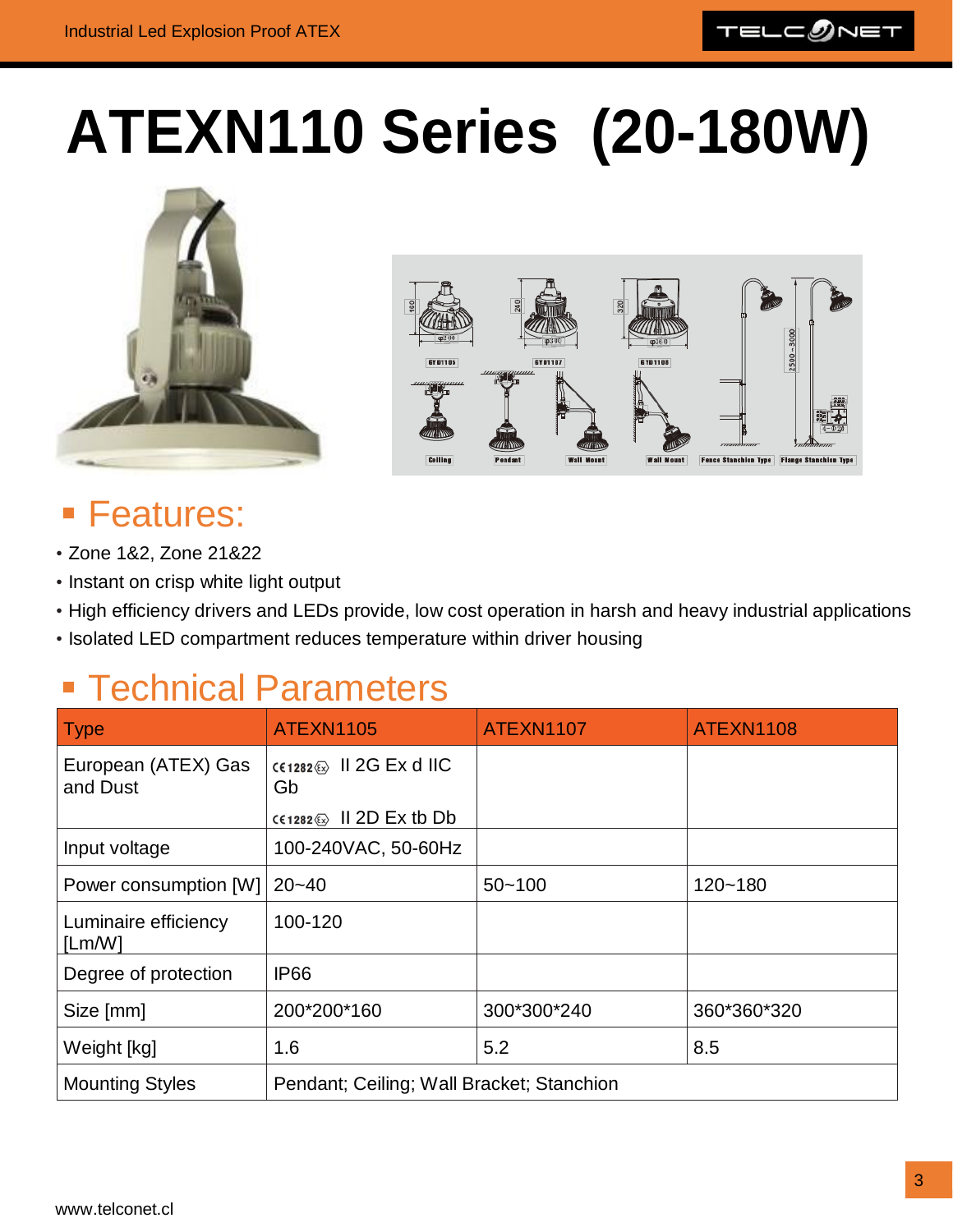

# <span id="page-3-0"></span>**ATEXN210 Series (20-240W)**





#### ■ Features

- Zone 1&2, Zone 21&22
- Instant on crisp white light output
- High efficiency drivers and LEDs provide, low cost operation in harsh and heavy industrial applications
- Isolated LED compartment reduces temperature within driver housing
- Dense cooling fins design enhances airflow for greater heat dissipation

<span id="page-3-1"></span>

| <b>Type</b>                 | <b>ATEXN2106</b>                                      | <b>ATEXN2107</b> | ATEXN2108   |
|-----------------------------|-------------------------------------------------------|------------------|-------------|
| European (ATEX) Gas and     | $CC1282 \$ II 2G Ex d IIC Gb                          |                  |             |
| Dust                        | $C(1282 \circledcirc \text{II } 2D \to \text{K } 1D)$ |                  |             |
| Input voltage               | 100-240VAC, 50-60Hz                                   |                  |             |
| Power consumption [W]       | $20 - 50$                                             | $60 - 100$       | $120 - 240$ |
| Luminaire efficiency [Lm/W] | 100-120                                               |                  |             |
| Degree of protection        | <b>IP66</b>                                           |                  |             |
| Size [mm]                   | 210*210*250                                           | 260*260*270      | 320*320*310 |
| Weight [kg]                 | 4.5                                                   | 5.0              | 9.1         |
| <b>Mounting Styles</b>      | Pendant; Ceiling; Wall Bracket; Stanchion             |                  |             |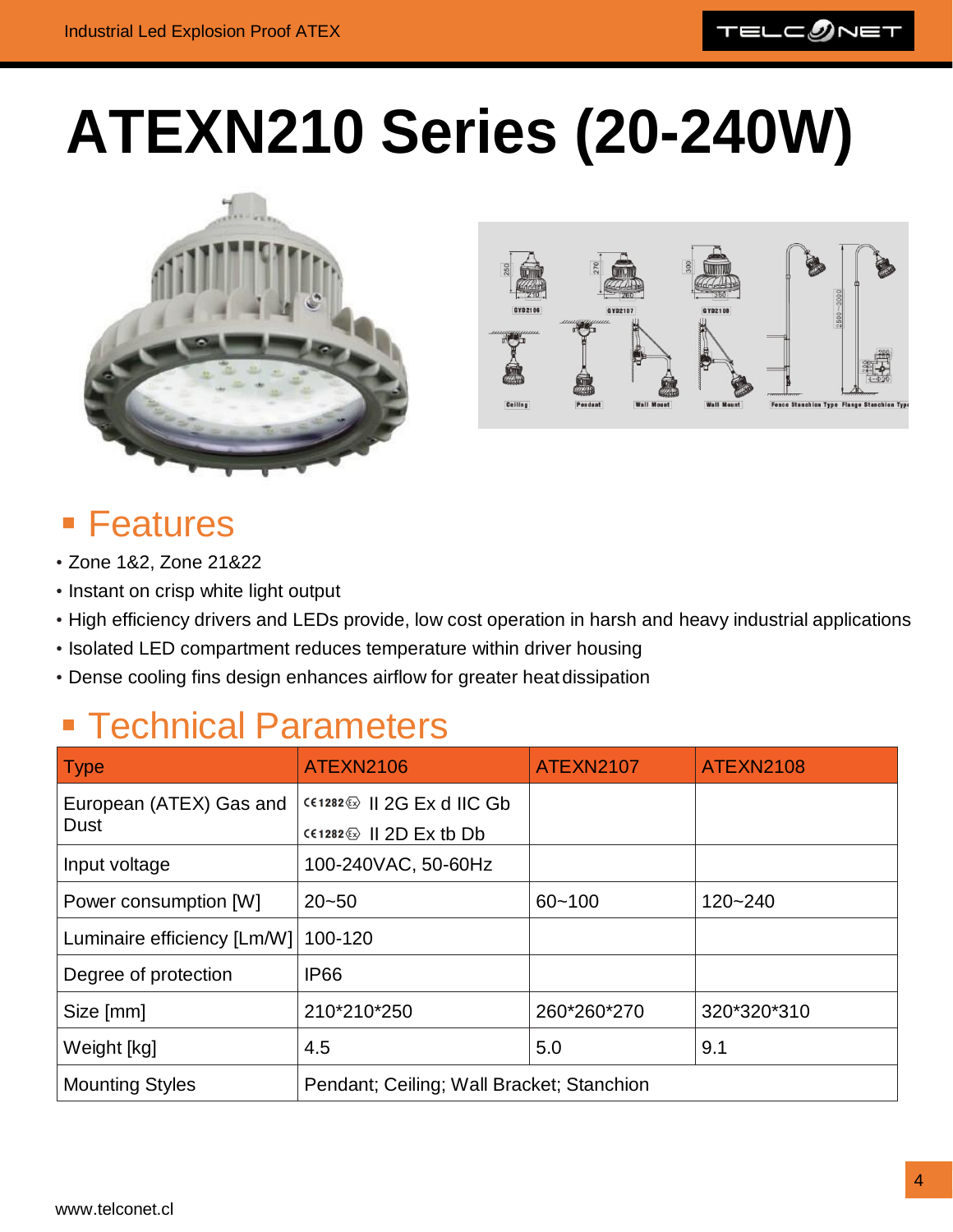

# **ATEXN210Z Series (20-240W)**





#### **Features:**

- Zone 1&2, Zone 21&22
- Instant on crisp white light output
- High efficiency drivers and LEDs provide, low cost operation in harsh and heavy industrial applications
- Isolated LED compartment reduces temperature within driver housing
- Dense cooling fins design enhances airflow for greater heat dissipation

| <b>Type</b>                     | ATEXN2106Z                                                     | ATEXN2107Z  | <b>ATEXN2108Z</b> |
|---------------------------------|----------------------------------------------------------------|-------------|-------------------|
| European (ATEX) Gas<br>and Dust | $CC1282 \otimes   2G Ex d   C Gb  $<br>$C(1282)$   2D Ex tb Db |             |                   |
| Input voltage                   | 100-240VAC, 50-60Hz                                            |             |                   |
| Power consumption [W]           | $20 - 50$                                                      | $60 - 100$  | $120 - 240$       |
| Luminaire efficiency<br>[Lm/W]  | 100-120                                                        |             |                   |
| Degree of protection            | <b>IP66</b>                                                    |             |                   |
| Size [mm]                       | 310*310*320                                                    | 410*410*370 | 470*470*360       |
| Weight [kg]                     | 5.2                                                            | 6.1         | 10.6              |
| <b>Mounting Styles</b>          | Pendant; Ceiling; Wall Bracket; Stanchion                      |             |                   |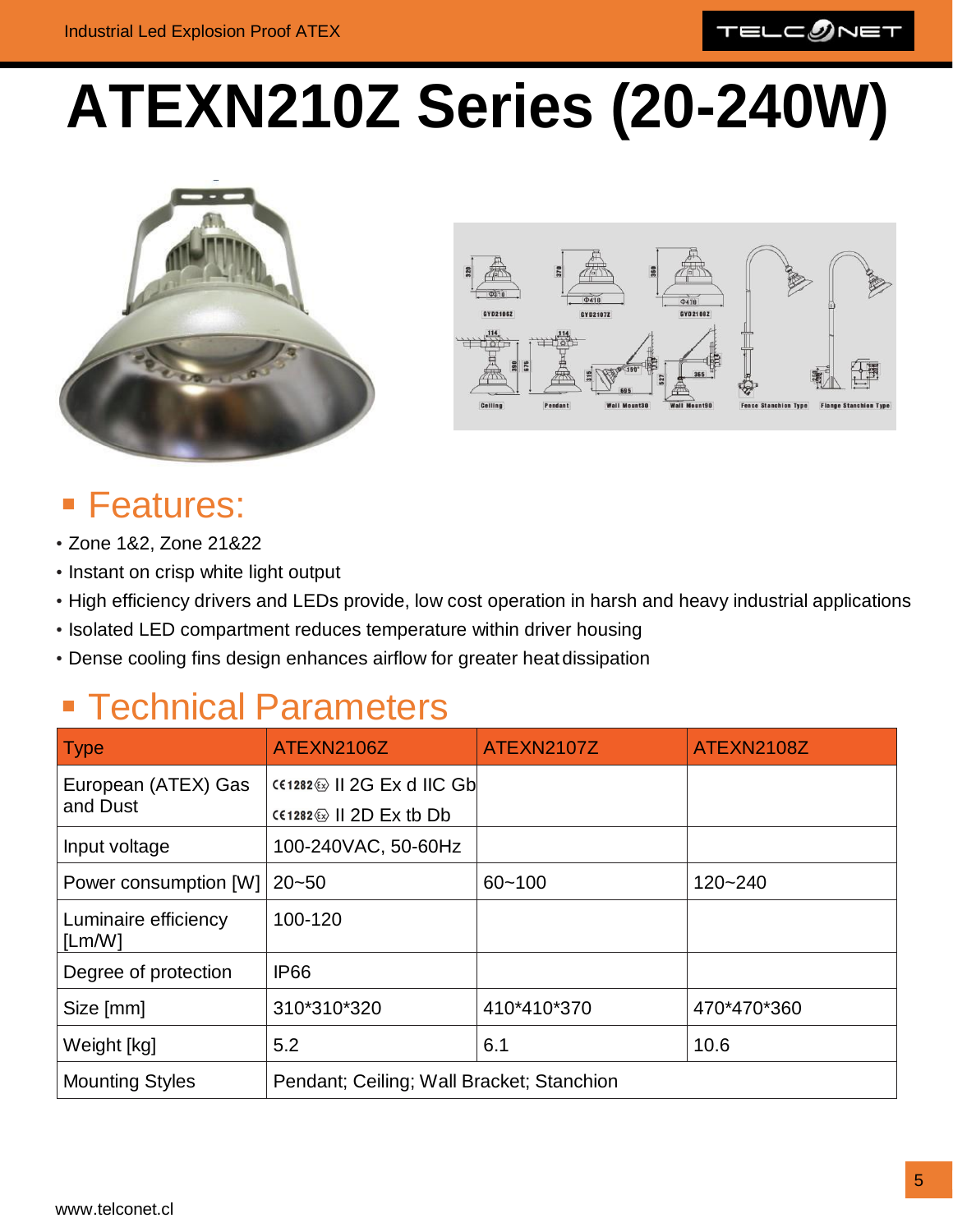

## <span id="page-5-0"></span>**ATEXN91 Series (20-100W)**





#### **E** Features

- Zone 1&2, Zone 21&22
- Instant on crisp white light output
- Anti-glare tempered glass
- High efficiency drivers and LEDs provide, low cost operation in harsh and heavy industrial application
- Unique dust-proof design makes no dust accumulation

### **Exercise Brandbers**

| <b>Type</b>                    | ATEXN9101                                  | <b>ATEXN9102</b> |
|--------------------------------|--------------------------------------------|------------------|
| European (ATEX) Gas            | $CC1282 \circledcirc$ II 2G Ex d IIC Gb    |                  |
| and Dust                       | $C(1282 \circledcirc \quad   $ 2D Ex tb Db |                  |
| Input voltage                  | 100-240VAC, 50-60Hz                        |                  |
| Power consumption [W]          | $ 20 - 50$                                 | $60 - 100$       |
| Luminaire efficiency<br>[Lm/W] | 100-120                                    |                  |
| Degree of protection           | <b>IP66</b>                                |                  |
| Size [mm]                      | 175*175*320                                | 210*210*330      |
| Weight [kg]                    | 3.6                                        | 4.9              |
| <b>Mounting Styles</b>         | Pendant; Ceiling; Wall Bracket; Stanchion  |                  |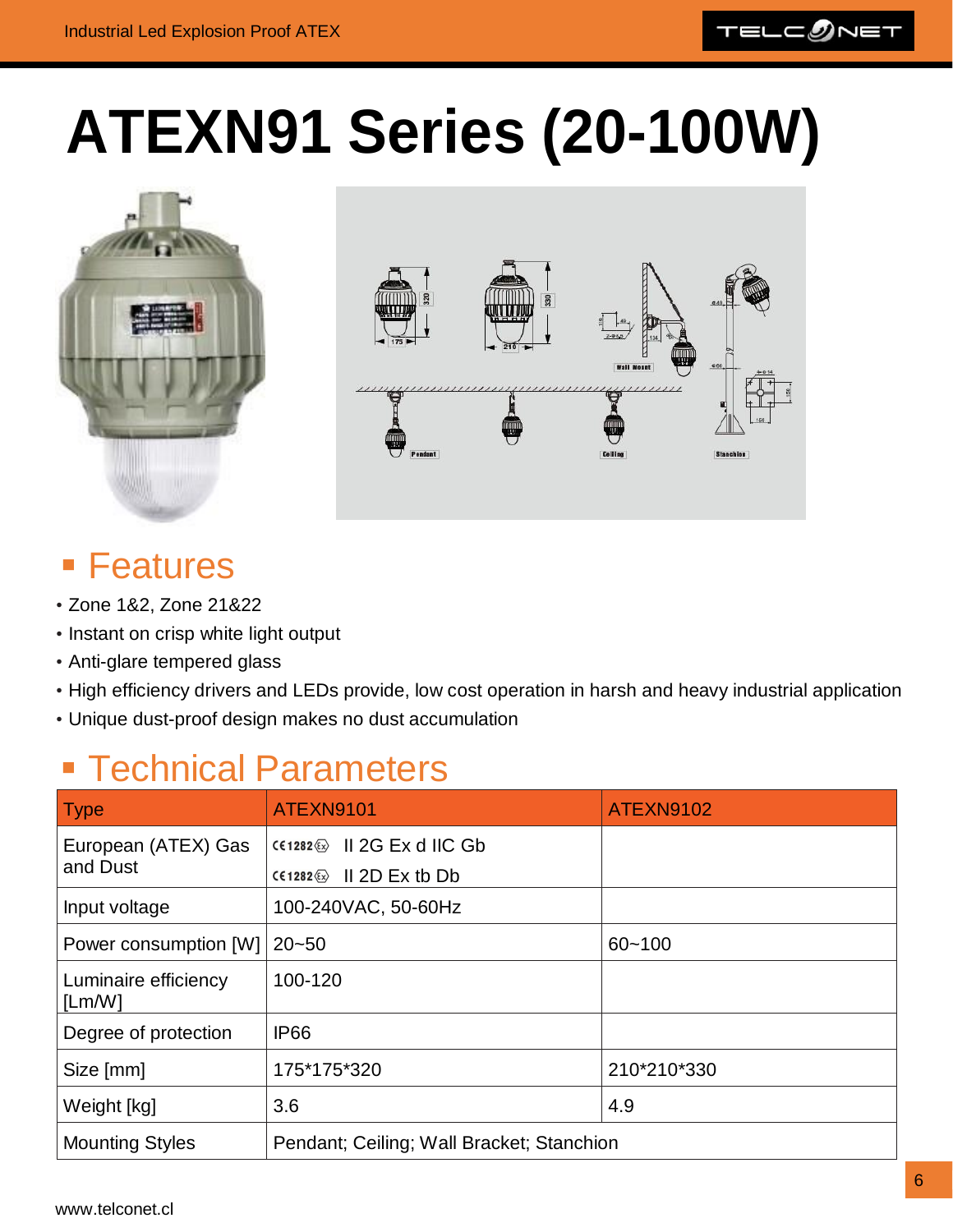

### <span id="page-6-0"></span>**ATEXN910 Series (30W)**





### ■ Features

- Zone 1&2, Zone 21&22
- Instant on crisp white light output
- Low-profile, lightweight design
- High efficiency drivers and LEDs provide, low cost operation in harsh and heavy industrial applications
- cage-clamp terminal block

| Type                           | ATEXN910                                              |
|--------------------------------|-------------------------------------------------------|
| European (ATEX) Gas            | $CC1282 \$ II 2G Ex d IIC Gb                          |
| and Dust                       | $C(1282 \circledcirc \text{II } 2D \to \text{K } 1D)$ |
| Input voltage                  | 100-240VAC, 50-60Hz                                   |
| Power consumption [W]          | $ 30\rangle$                                          |
| Luminaire efficiency<br>[Lm/W] | 100-120                                               |
| Degree of protection           | <b>IP66</b>                                           |
| Size [mm]                      | 240*240*102                                           |
| Weight [kg]                    | 2.2                                                   |
| <b>Mounting Styles</b>         | Ceiling; Wall Mount                                   |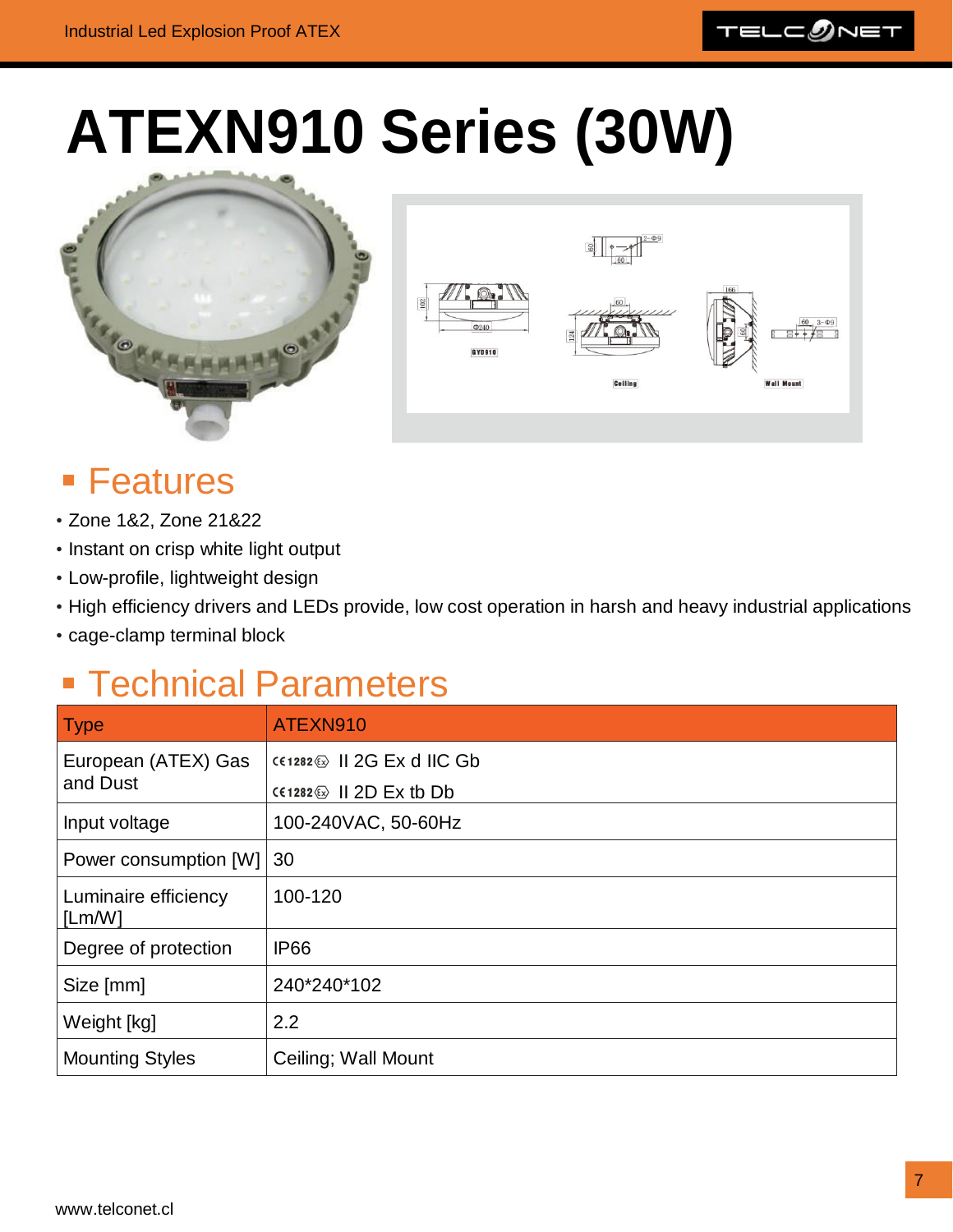

### <span id="page-7-0"></span>**ATEXN94 Series (50-100W)**





#### ■ Features

- Zone 1&2, Zone 21&22
- Instant on crisp white light output
- High efficiency drivers and LEDs provide, low cost operation in harsh and heavy industrial applications
- Isolated LED compartment reduces temperature within driver housing
- Dense cooling fins design enhances airflow for greater heat dissipation

| <b>Type</b>                     | ATEXN9401                                 | ATEXN9402   |
|---------------------------------|-------------------------------------------|-------------|
| European (ATEX) Gas<br>and Dust | $CC1282 \circledS$ II 2G Ex d IIC Gb      |             |
|                                 | $II$ 2D Ex tb Db<br>$C61282 \&$           |             |
| Input voltage                   | 100-240VAC, 50-60Hz                       |             |
| Power consumption [W]           | 50                                        | 100         |
| Luminaire efficiency<br>[Lm/W]  | 100-120                                   |             |
| Degree of protection            | <b>IP66</b>                               |             |
| Size [mm]                       | 240*240*240                               | 310*310*310 |
| Weight [kg]                     | 5                                         | 7.5         |
| <b>Mounting Styles</b>          | Pendant; Ceiling; Wall Bracket; Stanchion |             |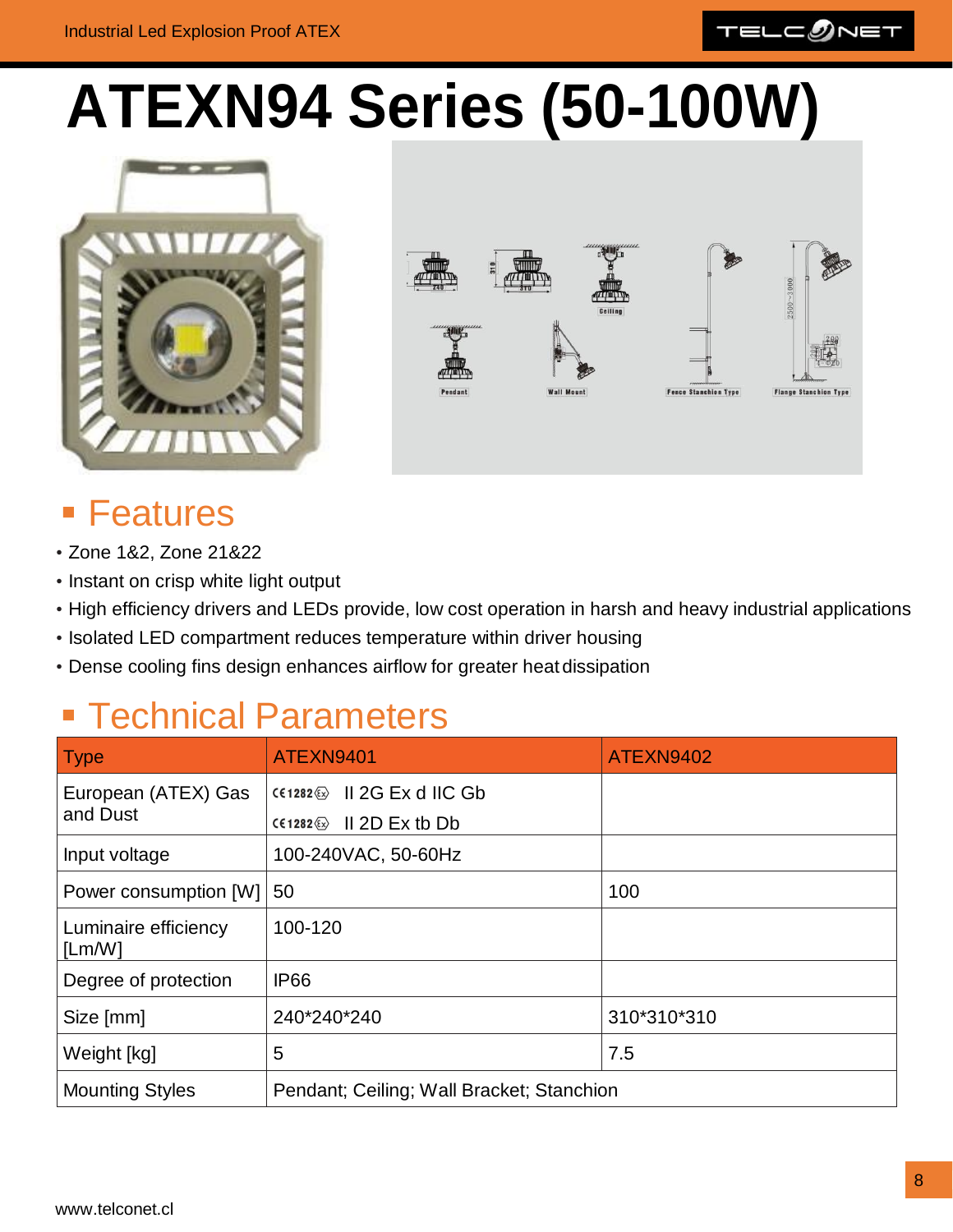

### <span id="page-8-0"></span>**ATEXN95 Series (50-150W)**





### ■ Features

- Zone 1&2, Zone 21&22
- Instant on crisp white light output
- High efficiency drivers and LEDs provide, low cost operation in harsh and heavy industrial applications
- Isolated LED compartment reduces temperature within driver housing
- Two cable entry points

| <b>Type</b>                    | ATEXN9501                                                              | ATEXN9502   |
|--------------------------------|------------------------------------------------------------------------|-------------|
| European (ATEX) Gas            | $CC1282 \otimes$ II 2G Ex d IIC Gb                                     |             |
| and Dust                       | $II$ 2D Ex tb Db<br>$C \in 1282 \langle \overline{\epsilon}_x \rangle$ |             |
| Input voltage                  | 100-240VAC, 50-60Hz                                                    |             |
| Power consumption [W]          | 50-60                                                                  | 80-150      |
| Luminaire efficiency<br>[Lm/W] | 100-120                                                                |             |
| Degree of protection           | <b>IP66</b>                                                            |             |
| Size [mm]                      | 242*278*132                                                            | 360*480*100 |
| Weight [kg]                    | 6                                                                      | 18          |
| <b>Mounting Styles</b>         | Pendant; Ceiling; Wall Bracket; Stanchion                              |             |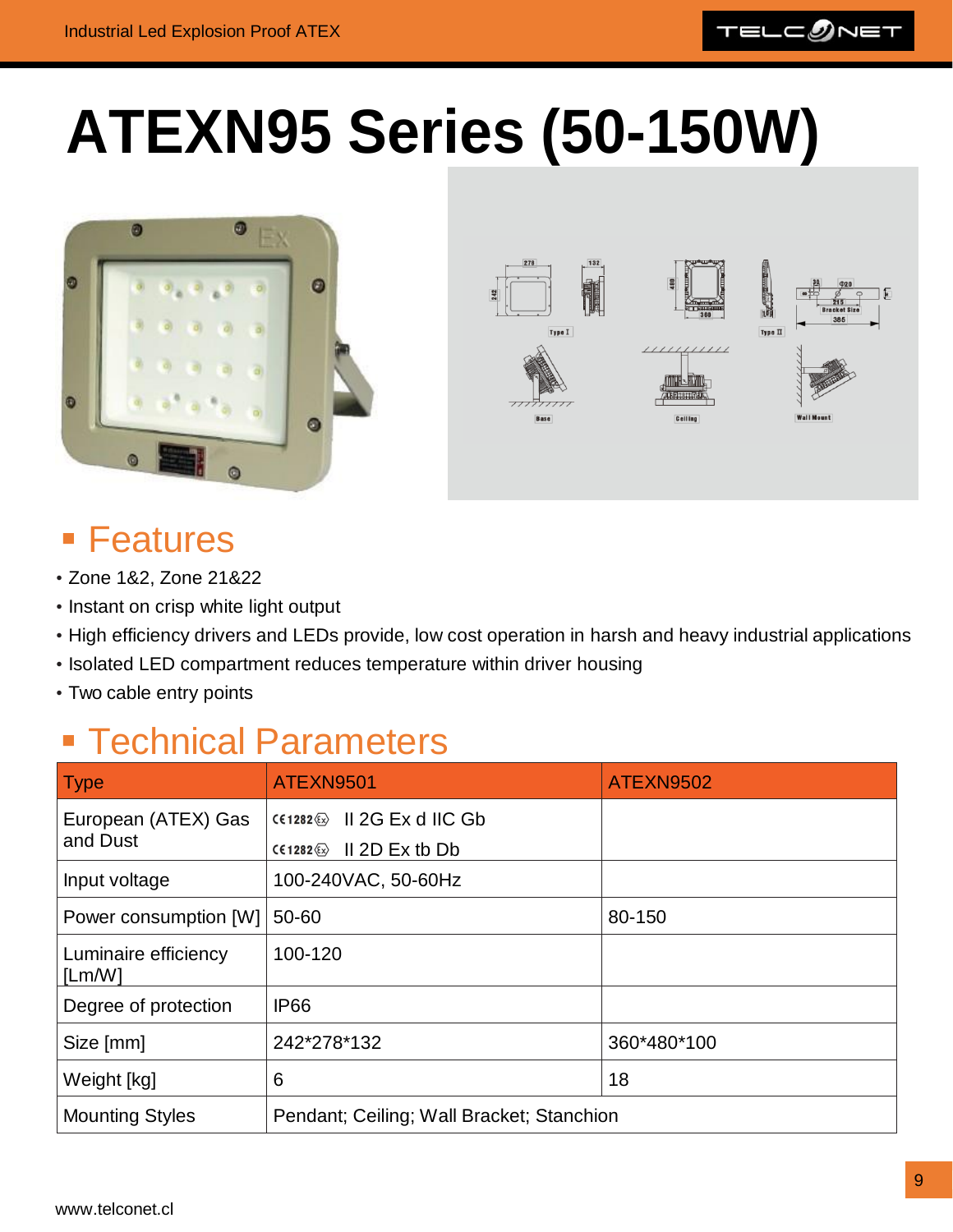

### <span id="page-9-0"></span>**ATEXN97 Series (20-300W**





#### ■ Features

- Zone 1&2, Zone 21&22
- Instant on crisp white light output
- High efficiency drivers and LEDs provide, low cost operation in harsh and heavy industrial applications
- Isolated LED compartment reduces temperature within driver housing
- Dense cooling fins design enhances airflow for greater heat dissipation
- Clear crystal tempered glass for low light loss

| <b>Type</b>                     | ATEXN9701                                                          | ATEXN9702   | ATEXN9703   |
|---------------------------------|--------------------------------------------------------------------|-------------|-------------|
| European (ATEX) Gas<br>and Dust | $CC1282 \circledcirc$    2G Ex d IIC Gb<br>$C(1282)$   2D Ex tb Db |             |             |
| Input voltage                   | 100-240VAC, 50-60Hz                                                |             |             |
| Power consumption [W]           | $ 20 - 70 $                                                        | $80 - 150$  | 160~300     |
| Luminaire efficiency<br>[Lm/W]  | 100-120                                                            |             |             |
| Degree of protection            | <b>IP66</b>                                                        |             |             |
| Size [mm]                       | 300*260*160                                                        | 440*310*160 | 478*336*160 |
| Weight [kg]                     | 9.5                                                                | 12          | 18          |
| <b>Mounting Styles</b>          | Pendant; Ceiling; Wall Bracket; Stanchion                          |             |             |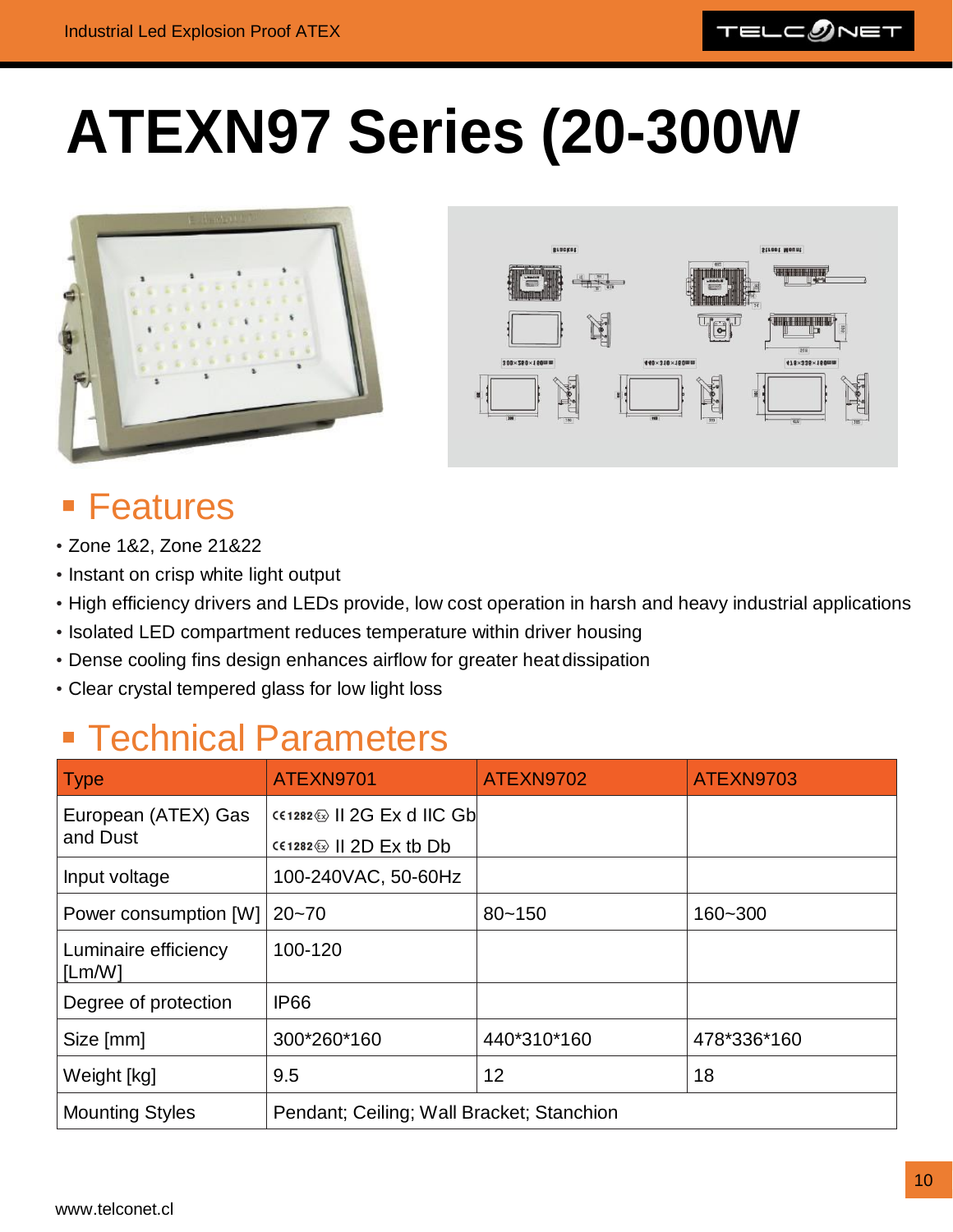

### <span id="page-10-0"></span>**ATEXN98 Series (50-600W)**





#### **E** Features:

- Zone 1&2, Zone 21&22
- Instant on crisp white light output
- High bay reflector with anti-glare performance
- High efficiency drivers and LEDs provide, low cost operation in harsh and heavy industrial applications
- Isolated LED compartment reduces temperature within driver housing
- Modules can be interlinked to increase the output

### **Exercise Brandbers**

| <b>Type</b>                     | ATEXN98-1                                                                             | ATEXN98-2   | ATEXN98-3   |
|---------------------------------|---------------------------------------------------------------------------------------|-------------|-------------|
| European (ATEX) Gas<br>and Dust | CE1282 & II 2G Ex d IIC Gb<br>$c \in 1282 \text{ (} \sqrt{2} \text{)}$ II 2D Ex tb Db |             |             |
| Input voltage                   | 100-240VAC, 50-60Hz                                                                   |             |             |
| Power consumption [W]           | 50                                                                                    | 100         | 150         |
| Luminaire efficiency<br>[Lm/W]  | 100-120                                                                               |             |             |
| Degree of protection            | <b>IP66</b>                                                                           |             |             |
| Size [mm]                       | 310*130*103                                                                           | 310*260*370 | 310*385*103 |
| Weight [kg]                     | 5.2                                                                                   | 6.1         | 10.6        |
| <b>Mounting Styles</b>          | Pendant; Ceiling; Wall Bracket; Stanchion                                             |             |             |